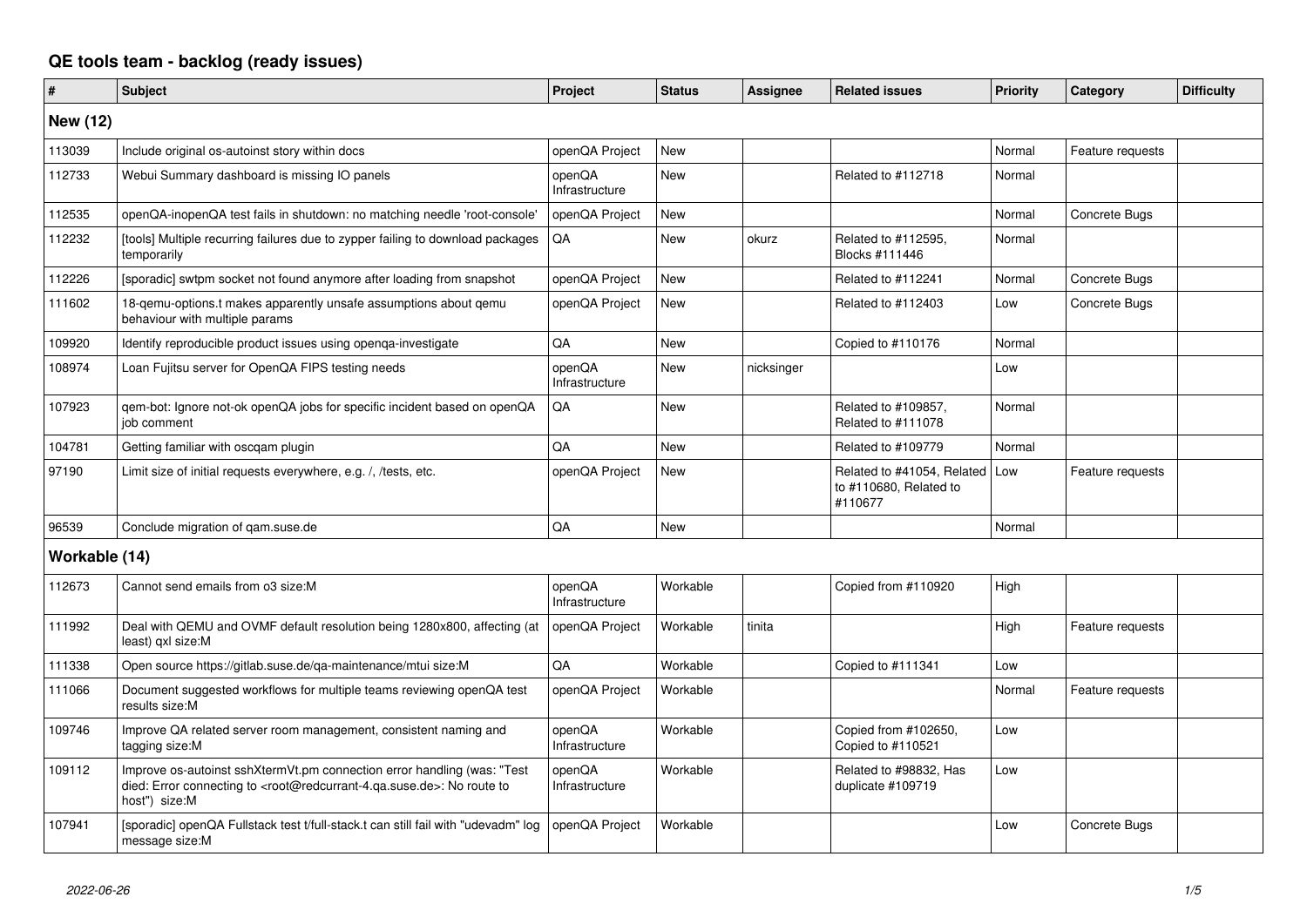| $\vert$ #       | <b>Subject</b>                                                                                                                                                                        | Project                  | <b>Status</b>  | <b>Assignee</b> | <b>Related issues</b>                                                                                                                                                              | <b>Priority</b> | Category         | <b>Difficulty</b> |
|-----------------|---------------------------------------------------------------------------------------------------------------------------------------------------------------------------------------|--------------------------|----------------|-----------------|------------------------------------------------------------------------------------------------------------------------------------------------------------------------------------|-----------------|------------------|-------------------|
| 106056          | [virtualization][tools] Improve retry behaviour and connection error handling<br>in backend::ipmi (was: "Fail to connect openqaipmi5-sp.qa.suse.de on our<br>osd environment") size:M | openQA Project           | Workable       |                 | Related to #102650                                                                                                                                                                 | Low             | Feature requests |                   |
| 105594          | Two new machines for OSD and o3, meant for bare-metal virtualization<br>size:M                                                                                                        | openQA<br>Infrastructure | Workable       | nicksinger      | Related to #110227                                                                                                                                                                 | Normal          |                  |                   |
| 103736          | Make aarch64 machine chan-1 up and running after it is broken size:M                                                                                                                  | openQA<br>Infrastructure | Workable       | nicksinger      |                                                                                                                                                                                    | High            |                  |                   |
| 100967          | Use more perl signatures - openQA size:M                                                                                                                                              | openQA Project           | Workable       | okurz           | Copied from #99663,<br>Copied to #105127                                                                                                                                           | Low             | Feature requests |                   |
| 99663           | Use more perl signatures - os-autoinst size:M                                                                                                                                         | openQA Project           | Workable       | okurz           | Related to #102146,<br>Related to #104986,<br>Related to #104520,<br>Related to #106654,<br>Related to #108323,<br>Related to #110983,<br>Related to #112319,<br>Copied to #100967 | Low             | Feature requests |                   |
| 95783           | Provide support for multi-machine scenarios handled by openga-investigate<br>size:M                                                                                                   | openQA Project           | Workable       | mkittler        | Related to #103425,<br>Related to #71809, Related<br>to #69976, Related to<br>#107014, Related to<br>#110518, Related to<br>#110530, Related to<br>#110176, Copied from<br>#81859  | Normal          | Feature requests |                   |
| 81899           | [easy][beginner] Move code from isotovideo to a module size: M                                                                                                                        | openQA Project           | Workable       | okurz           | Related to #108530                                                                                                                                                                 | Low             | Feature requests |                   |
| In Progress (4) |                                                                                                                                                                                       |                          |                |                 |                                                                                                                                                                                    |                 |                  |                   |
| 112595          | continous deployment installed old version of openQA due to timeout<br>accessing a repo size:M                                                                                        | openQA Project           | In Progress    | mkittler        | Related to #112232                                                                                                                                                                 | High            | Concrete Bugs    |                   |
| 111341          | Open source https://gitlab.suse.de/qa-maintenance/qam-oscplugin/ size:M                                                                                                               | QA                       | In Progress    | osukup          | Copied from #111338                                                                                                                                                                | Normal          |                  |                   |
| 111251          | Cover code of os-autoinst path OpenQA/ fully (statement coverage) size:M                                                                                                              | openQA Project           | In Progress    | tinita          | Copied to #111254                                                                                                                                                                  | Low             | Feature requests |                   |
| 107032          | [timeboxed:20h] [spike] Create integration test of os-autoinst's VNC module<br>with VMWare's VNC-over-websockets size:S                                                               | openQA Project           | In Progress    | mkittler        |                                                                                                                                                                                    | High            | Feature requests |                   |
| Blocked (34)    |                                                                                                                                                                                       |                          |                |                 |                                                                                                                                                                                    |                 |                  |                   |
| 112367          | [tools] python-paramiko on Leap/SLE throws exception with ed25519 key<br>size:M                                                                                                       | QA                       | <b>Blocked</b> | jbaier_cz       |                                                                                                                                                                                    | Normal          |                  |                   |
| 111860          | [epic] Upgrade all our infrastructure, e.g. o3+osd workers+webui and<br>production workloads, to openSUSE Leap 15.4                                                                   | openQA Project           | <b>Blocked</b> | okurz           | Copied from #99183                                                                                                                                                                 | Normal          | Organisational   |                   |
| 111578          | Recover opengaworker-arm-4/5 after "bricking" in #110545                                                                                                                              | openQA<br>Infrastructure | <b>Blocked</b> | nicksinger      | Copied from #110545                                                                                                                                                                | Low             |                  |                   |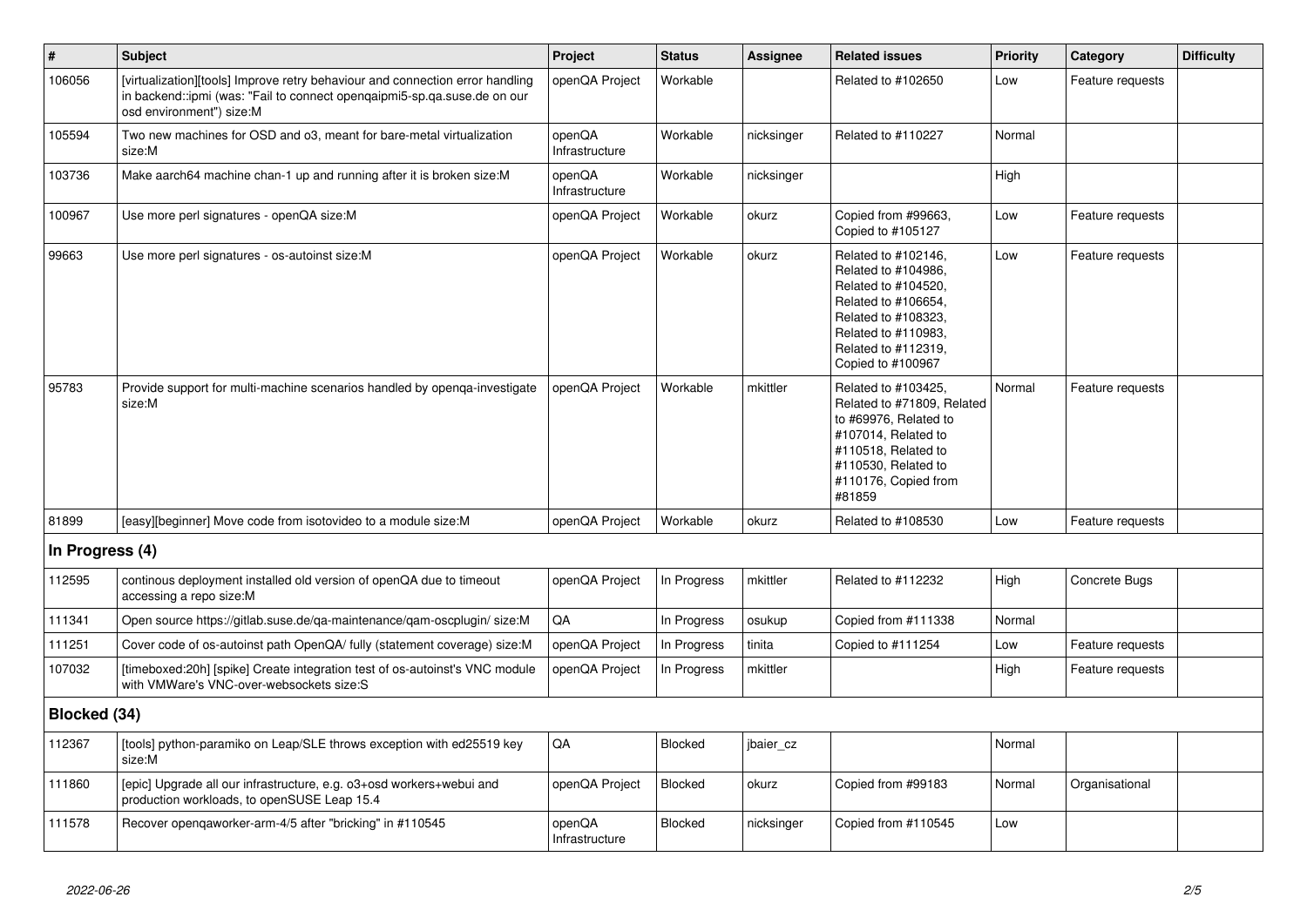| $\vert$ # | <b>Subject</b>                                                                                                                                                                                                              | Project                  | <b>Status</b>  | <b>Assignee</b> | <b>Related issues</b>                                                                                                                                    | <b>Priority</b> | Category         | <b>Difficulty</b> |
|-----------|-----------------------------------------------------------------------------------------------------------------------------------------------------------------------------------------------------------------------------|--------------------------|----------------|-----------------|----------------------------------------------------------------------------------------------------------------------------------------------------------|-----------------|------------------|-------------------|
| 111446    | openQA-in-openQA tests fail due to corrupted downloaded rpm<br>auto_review:"Test died: command '.*zypper -n in<br>os-autoinst-distri-opensuse-deps' failed at<br>openqa//tests/install/test_distribution.pm line 1.*":retry | QA                       | <b>Blocked</b> | okurz           | Blocked by #112232                                                                                                                                       | Low             |                  |                   |
| 111347    | [saga][epic] Properly maintained Maintenance QA tooling                                                                                                                                                                     | QA                       | Blocked        | okurz           | Copied from #99303                                                                                                                                       | Normal          |                  |                   |
| 110920    | Emails from o3 are rejected by mx2.suse.de for certain sender/recipients<br>size:S                                                                                                                                          | openQA<br>Infrastructure | <b>Blocked</b> | okurz           | Copied from #110629,<br>Copied to #112673                                                                                                                | High            |                  |                   |
| 110884    | [epic] Properly maintained open source mtui+oscqam                                                                                                                                                                          | QA                       | <b>Blocked</b> | okurz           |                                                                                                                                                          | Normal          |                  |                   |
| 110545    | Investigate and fix higher instability of openqaworker-arm-4/5 vs. arm-1/2/3<br>further things to try size:M                                                                                                                | openQA<br>Infrastructure | <b>Blocked</b> | okurz           | Copied to #111578                                                                                                                                        | High            |                  |                   |
| 109846    | [epic] Ensure all our database tables accomodate enough data, e.g. bigint<br>for id's                                                                                                                                       | openQA Project           | Blocked        | okurz           | Copied from #109836                                                                                                                                      | Normal          | Feature requests |                   |
| 109740    | [epic] Stable os-autoinst unit tests with good coverage                                                                                                                                                                     | openQA Project           | <b>Blocked</b> | okurz           | Related to #109620                                                                                                                                       | Low             | Feature requests |                   |
| 109668    | [saga][epic] Stable and updated non-gemu backends for SLE validation                                                                                                                                                        | openQA Project           | <b>Blocked</b> | okurz           | Related to #37339                                                                                                                                        | High            | Feature requests |                   |
| 109659    | [epic] More remote workers                                                                                                                                                                                                  | openQA Project           | <b>Blocked</b> | okurz           |                                                                                                                                                          | Low             | Feature requests |                   |
| 109656    | [epic] Stable non-gemu backends                                                                                                                                                                                             | openQA Project           | Blocked        | okurz           | Related to #99345                                                                                                                                        | Normal          | Feature requests |                   |
| 108530    | os-autoinst plugins: x11_start_program from os-autoinst-distri-openQA<br>dynamically loaded from another git repo size:M                                                                                                    | openQA Project           | Blocked        | cdywan          | Related to #81899                                                                                                                                        | Normal          | Feature requests |                   |
| 108527    | [epic] os-autoinst plugins (or wheels or leaves or scrolls) for scalable code<br>reuse of helper functions and segmented test distributions                                                                                 | openQA Project           | Blocked        | okurz           | Copied from #106922                                                                                                                                      | Normal          | Feature requests |                   |
| 106922    | [epic][sporadic] openqa_from_git fails in dashboard due to<br>ensure_unlocked_desktop not expecting password entry screen in case of<br>locked desktop auto_review:"match=desktop-runner,screenlock timed<br>out.*":retry   | openQA Project           | Blocked        | okurz           | Related to #103122,<br>Related to #92092, Related<br>to #44441, Related to<br>#46589, Related to<br>#64078, Copied from<br>#106919, Copied to<br>#108527 | Normal          | Feature requests |                   |
| 103971    | [epic] Easy *re*-triggering and cloning of multi-machine tests                                                                                                                                                              | openQA Project           | Blocked        | mkittler        | Related to #66071                                                                                                                                        | Normal          | Feature requests |                   |
| 103962    | [saga][epic] Easy multi-machine handling: MM-tests as first-class citizens                                                                                                                                                  | openQA Project           | Blocked        | mkittler        | Copied to #112862                                                                                                                                        | Normal          | Feature requests |                   |
| 101048    | [epic] Investigate and fix higher instability of openqaworker-arm-4/5 vs.<br>$arm-1/2/3$                                                                                                                                    | openQA Project           | Blocked        | mkittler        | Related to #101030                                                                                                                                       | High            | Concrete Bugs    |                   |
| 100688    | [epic][virtualization][3rd party hypervisor] Add svirt backend compatibility for<br>vmware 7.0                                                                                                                              | openQA Project           | Blocked        | okurz           |                                                                                                                                                          | High            | Feature requests |                   |
| 99831     | [epic] Better handle minion tasks failing with "Job terminated unexpectedly"                                                                                                                                                | openQA Project           | Blocked        | mkittler        |                                                                                                                                                          | Normal          | Feature requests |                   |
| 99660     | [epic] Use more perl signatures in our perl projects                                                                                                                                                                        | openQA Project           | Blocked        | okurz           |                                                                                                                                                          | Low             | Feature requests |                   |
| 99579     | [epic][retro] Follow-up to "Published QCOW images appear to be<br>uncompressed"                                                                                                                                             | openQA Project           | Blocked        | okurz           | Related to #96557, Copied<br>from #99246                                                                                                                 | Low             | Organisational   |                   |
| 98952     | [epic] t/full-stack.t sporadically fails "clickElement: element not interactable"<br>and other errors                                                                                                                       | openQA Project           | Blocked        | mkittler        | Related to #101734                                                                                                                                       | Low             | Concrete Bugs    |                   |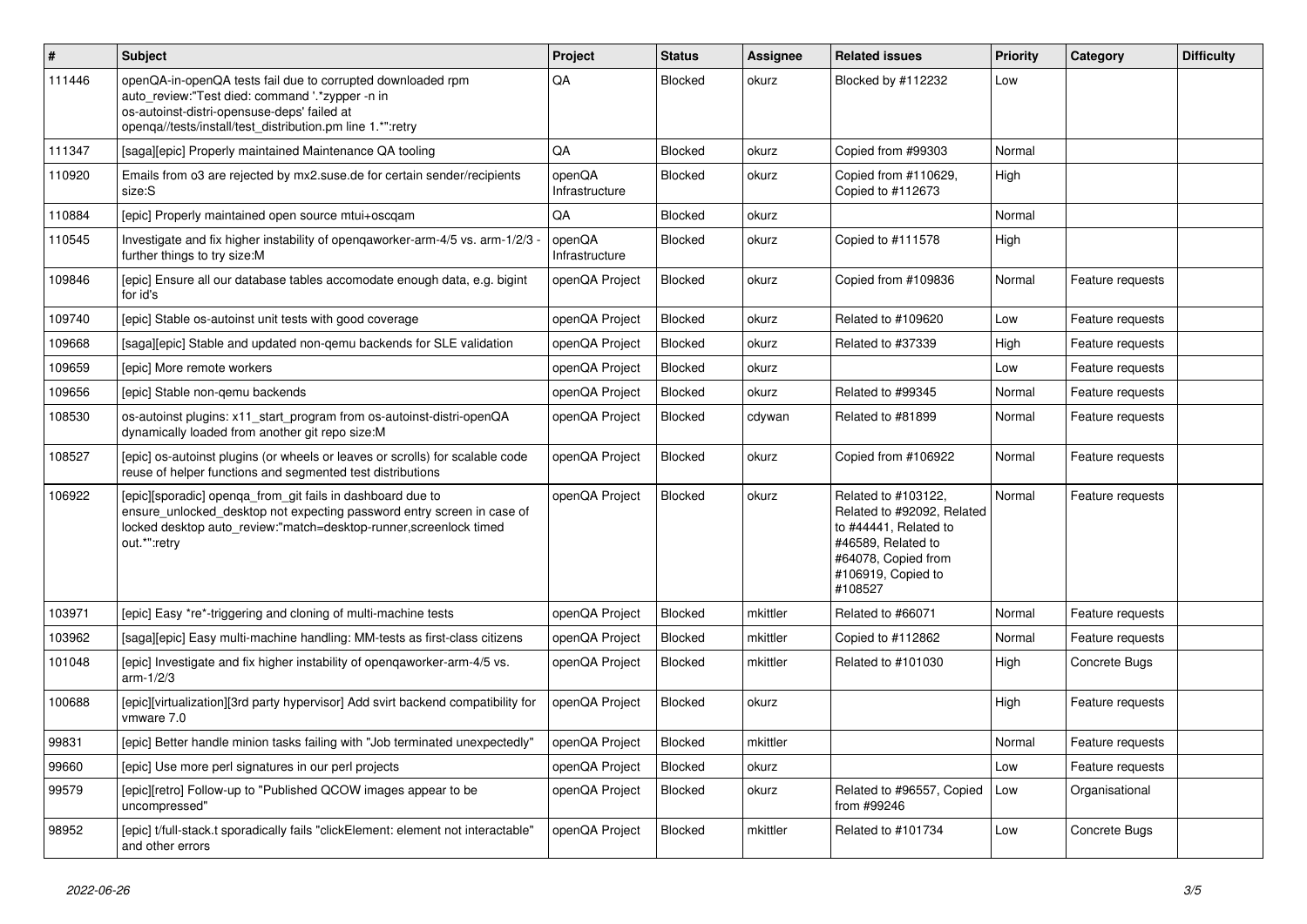| $\sharp$      | <b>Subject</b>                                                                                                                                                                 | <b>Project</b>           | <b>Status</b>  | <b>Assignee</b> | <b>Related issues</b>                                                            | <b>Priority</b> | Category         | <b>Difficulty</b> |
|---------------|--------------------------------------------------------------------------------------------------------------------------------------------------------------------------------|--------------------------|----------------|-----------------|----------------------------------------------------------------------------------|-----------------|------------------|-------------------|
| 98472         | [epic] Scale out: Disaster recovery deployments of existing openQA<br>infrastructures                                                                                          | openQA Project           | Blocked        | okurz           |                                                                                  | Normal          | Feature requests |                   |
| 97862         | More openQA worker hardware for OSD size:M                                                                                                                                     | openQA<br>Infrastructure | Blocked        | okurz           | Copied from #97043,<br>Copied to #104970                                         | Normal          |                  |                   |
| 96263         | [epic] Exclude certain Minion tasks from "Too many Minion job failures alert"<br>alert                                                                                         | openQA Project           | Blocked        | okurz           | Related to #96197. Related<br>to #98499, Related to<br>#70768                    | Normal          | Feature requests |                   |
| 94105         | [epic] Use feedback from openga-investigate to automatically inform on<br>github pull requests, open tickets, weed out automatically failed tests                              | QA                       | Blocked        | okurz           | Related to #91773, Related   Normal<br>to #107014                                |                 |                  |                   |
| 92854         | [epic] limit overload of openQA webUI by heavy requests                                                                                                                        | openQA Project           | Blocked        | okurz           | Copied from #92770                                                               | Normal          | Feature requests |                   |
| 91914         | [epic] Make reviewing openQA results per squad easier                                                                                                                          | openQA Project           | Blocked        | okurz           | Related to #52655, Related<br>to #93710, Copied from<br>#91467, Copied to #99306 | Normal          | Feature requests |                   |
| 91646         | [saga][epic] SUSE Maintenance QA workflows with fully automated testing,<br>approval and release                                                                               | QA                       | Blocked        | okurz           | Copied to #99303                                                                 | Normal          |                  |                   |
| 81060         | [epic] openQA web UI in kubernetes                                                                                                                                             | openQA Project           | Blocked        | okurz           | Related to #76978                                                                | Low             | Feature requests |                   |
| 80150         | [epic] Scale out openQA: Easier openQA setup                                                                                                                                   | openQA Project           | Blocked        | okurz           |                                                                                  | Normal          | Feature requests |                   |
| 80142         | [saga][epic] Scale out: Redundant/load-balancing deployments of openQA,<br>easy containers, containers on kubernetes                                                           | openQA Project           | <b>Blocked</b> | okurz           | Related to #80466, Related<br>to #92893, Related to<br>#110497                   | High            | Feature requests |                   |
| Feedback (13) |                                                                                                                                                                                |                          |                |                 |                                                                                  |                 |                  |                   |
| 113030        | test distribution directory git revision can be parsed as "UNKNOWN" and<br>openQA investigation fails to show test git log                                                     | openQA Project           | Feedback       | okurz           |                                                                                  | High            | Concrete Bugs    |                   |
| 112916        | postgresgl.conf is invalid after recent salt changes size:M                                                                                                                    | openQA<br>Infrastructure | Feedback       | okurz           | Copied from #112718                                                              | Normal          |                  |                   |
| 112898        | Minion workers alert triggering on and off size:M                                                                                                                              | QA                       | Feedback       | okurz           | Related to #96380                                                                | High            |                  |                   |
| 112265        | Just use bigint in all our database tables (for auto-incremented ID-columns)                                                                                                   | openQA Project           | Feedback       | mkittler        | Related to #112718                                                               | Normal          | Feature requests |                   |
| 111998        | Make our SLE related tooling work with upcoming changes to build.suse.de<br>(2FA and ssh key based authentication) size:M                                                      | QA                       | Feedback       | mkittler        |                                                                                  | High            |                  |                   |
| 111989        | Seems like o3 machines do not automatically reboot anymore, likely<br>because we continuously call `zypper dup` so that the nightly upgrades don't<br>find any changes? size:M | openQA Project           | Feedback       | okurz           | Copied from #105379                                                              | Normal          | Concrete Bugs    |                   |
| 111986        | Ensure uno.openqanet.opensuse.org is properly used                                                                                                                             | openQA<br>Infrastructure | Feedback       | okurz           | Copied from #111473                                                              | Normal          |                  |                   |
| 111473        | Get replacements for imagetester and openqaworker1 size:M                                                                                                                      | openQA<br>Infrastructure | Feedback       | okurz           | Copied to #111986                                                                | Low             |                  |                   |
| 111329        | openQA within kubernetes with tested helm charts size:M                                                                                                                        | openQA Project           | Feedback       | jbaier_cz       |                                                                                  | Low             | Feature requests |                   |
| 111171        | Handle installation of new FC switch                                                                                                                                           | openQA<br>Infrastructure | Feedback       | okurz           |                                                                                  | Low             |                  |                   |